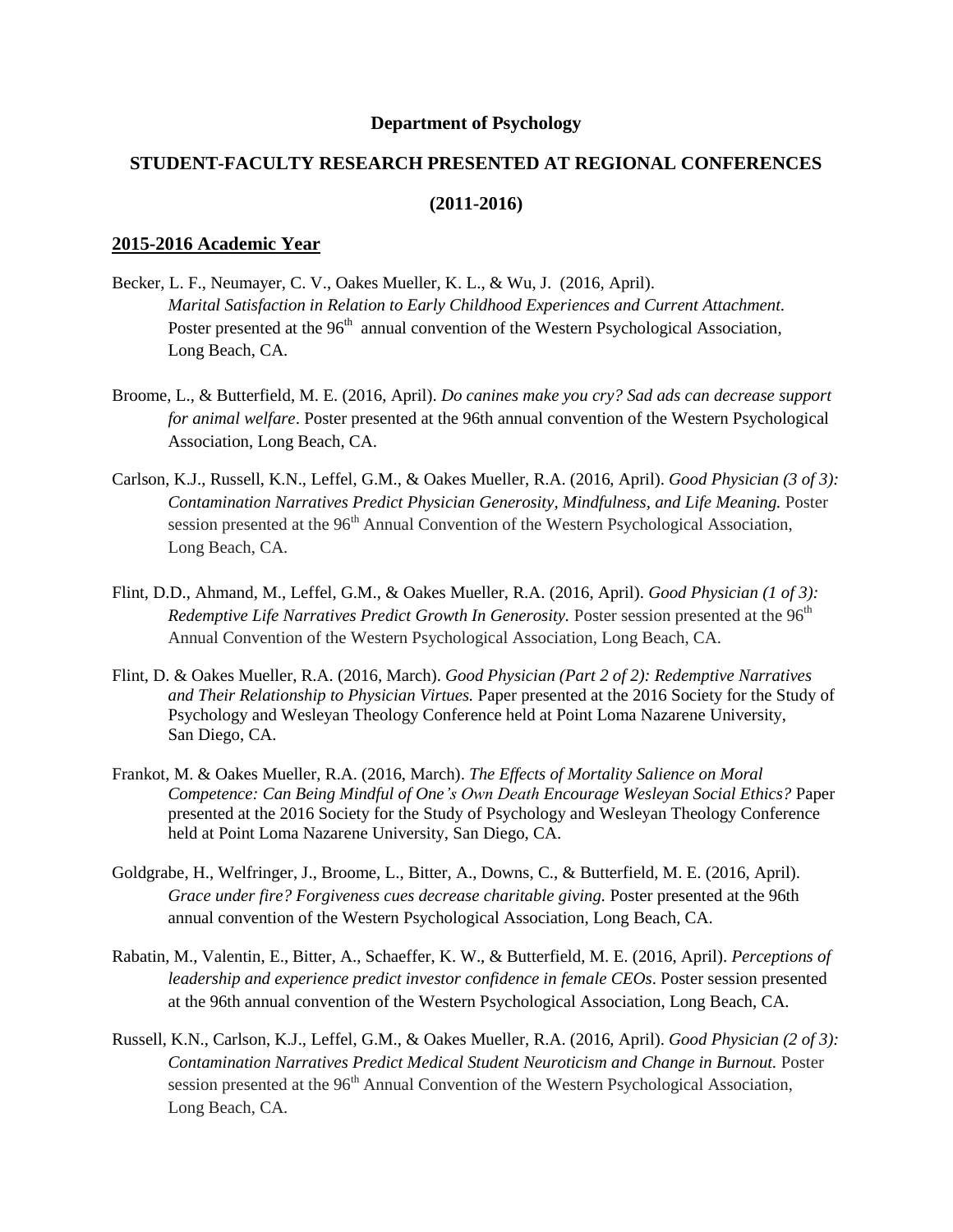- Russell, K., Carlson, K., Oakes Mueller, R.A. & Leffel, G.M. (2016, March). *Good Physician (Part 1of 2): Positive/Negative Supervisor Feedback Predicts Physician Virtue Growth.* Paper presented at the 2016 Society for the Study of Psychology and Wesleyan Theology Conference held at Point Loma Nazarene University, San Diego, CA
- Sleeper, A., Bitter, A., Broome, L., Goldgrabe, H., Valentin, E., Roach, B., & Butterfield, M. E. (2016, April). *Cloudy with a chance of love: Attraction forecasting overprioritizes similarity*. Poster presented at the 96th annual convention of the Western Psychological Association, Long Beach, CA.
- Wu, J.T., Neumayer, C., Becker, L. & Oakes Mueller, K.L. (2016, April). *Association between Divorce Frequency, Sexual Timing, Cohabitation, and Religiosity.* Poster presented at the 96th annual convention of the Western Psychological Association, Long Beach, CA.
- Wu, J., Oakes Mueller, K. L., Neumayer, C., & Becker, L. F. (2016, April). *Associations Between Divorce Occurrences, Sexual Timing, Cohabitation, and Religiosity.* Poster presented at the 96th annual convention of the Western Psychological Association, Long Beach, CA.
- Zameni, K., & Butterfield, M. E**.** (2016, April). *Do you care? Interest, cramming, and expectations predict final exam performance*. Poster presented at the 96th annual convention of the Western Psychological Association, Long Beach, CA.

# **2014-2015 Academic Year**

- Butterfield, M., Oakes Mueller R., Ray, T., Franz, S., Taylor, S., & Palasik, S. (2015, February). *Unrighteous indignation: Disgust elicits emotions without moral violations.* Poster session presented at the 2015 Annual Meeting of the Society for Personality and Social Psychology, Long Beach, CA.
- Carey, T.G., Herrera, G., Wu, J.T., & Oakes Mueller, K.L. (2015, April). *The Relationship between Marital Satisfaction, Partner Attachment and Brain Inventories.* Poster session presented at the 95<sup>th</sup> Annual Convention of the Western Psychological Association, Las Vegas, NV.
- Carlson, K.J., Russell, K.N., Oakes Mueller, R.A., & Leffel, G.M. (2015, April). *Good Physician (1): Neuroticism and Supervisory Interactions Predict Physician Burnout.* Poster session presented at the 95<sup>th</sup> Annual Convention of the Western Psychological Association, Las Vegas, NV.
- Downs, C.R., Mejia, V.R., Wood, Z.H., Hochman, M.L., & Richardson, K.L. (2015, April). *God and Attachment: How Hassles about God Impair Relational Capacities.* Poster session presented at the 95<sup>th</sup> Annual Convention of the Western Psychological Association, Las Vegas, NV.
- Herrera, G., Carey, T.G., Oakes Mueller, K.L., & Wu, J.T. (2015, April). *The Relationship between Cohabitation, Avoidant Attachment, Childhood Trauma, and Divorce.* Poster session presented at the 95<sup>th</sup> Annual Convention of the Western Psychological Association, Las Vegas, NV.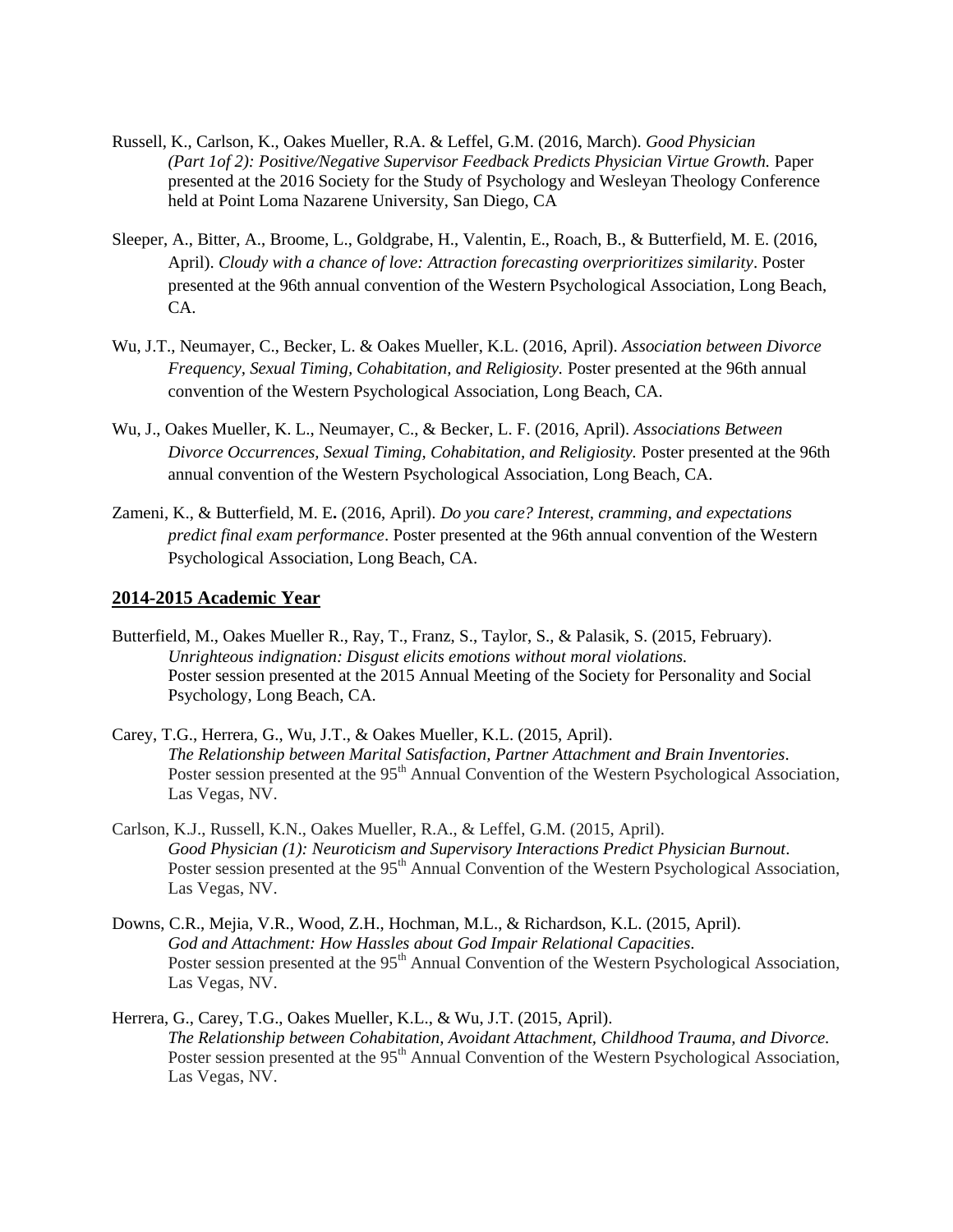- Jazdzewski, R.M., Sirianni, L.L., Richardson, K.L., & Schaeffer, K.W. (2015, April). *When Basic Needs Are A Bummer: How Focusing On Hassles Affects Your Life* Poster session presented at the 95<sup>th</sup> Annual Convention of the Western Psychological Association, Las Vegas, NV.
- Russell, K.N., Carlson, K.J., Leffel, G.M, & Oakes Mueller, R.A. (2015, April). *Good Physician (2): Positive/Negative Supervisor Feedback Predicts Physician Virtue Growth.* Poster session presented at the 95<sup>th</sup> Annual Convention of the Western Psychological Association, Las Vegas, NV.

# **2013-2014 Academic Year**

- Butterfield, M., & Rookard, G. (2014, April). *Secrecy and Adult Legitimization Predict Bullying in Romanian Institutionalized Children.* Poster session presented at the 94th Annual Convention of the Western Psychological Association, Portland, OR.
- Irwin Churchman, H. & Frith, C. (2014, April). *On Improving Critical Thinking in At Risk College Students.* Poster session presented at the 94th Annual Convention of the Western Psychological Association, Portland, OR.
- Meza, R., Cheney, D., O'Brien, K., Scherer, J., Owen, C., & Schaeffer, K.W. (2014, April). *The Effects of Facial and Body Expressions on Approachability*. Poster session presented at the 94th Annual Convention of the Western Psychological Association, Portland, OR. Publication: [http://www.PsychFileDrawer.org/replication.php?attempt=MTg5.](http://www.psychfiledrawer.org/replication.php?attempt=MTg5)
- Oakes Mueller, R., Leffel, M., Roth, V., Messier, M., Farinelli, A., & Galli Young, M. (2014, April). *Good Physician (2 of 2): Neuroticism/Burnout Inhibit Growth in Generosity.* Poster session presented at the 94th Annual Convention of the Western Psychological Association, Portland, OR.
- Pendakur, R., Tibbs, J., Owen, C., Wu, J.T., & Oakes Mueller, K.L. (2014, April). *Associations Between Childhood Attachment and Brain System Inventories.* Poster session presented at the 94th Western Psychological Association Annual Convention, Portland, OR.
- Tibbs, J., Von Striver, L.T., Pendakur, R., Owen, C., Wu, J.T., & Oakes Mueller, K.L. (2014, April). *Associations Between Childhood Neglect and Brain Pattern Inventories*. Poster session presented at the 94<sup>th</sup> Annual Convention of the Western Psychological Association, Portland, OR.
- Roth, V., Messier, M., Farinelli, A., Galli Young, M., Oakes Mueller, R., & Leffel, M. (2014, April). *Good Physician (1 of 2): Moral Elevation Predicts Virtue Development.* Poster session presented at the 94th Annual Convention of the Western Psychological Association, Portland, OR.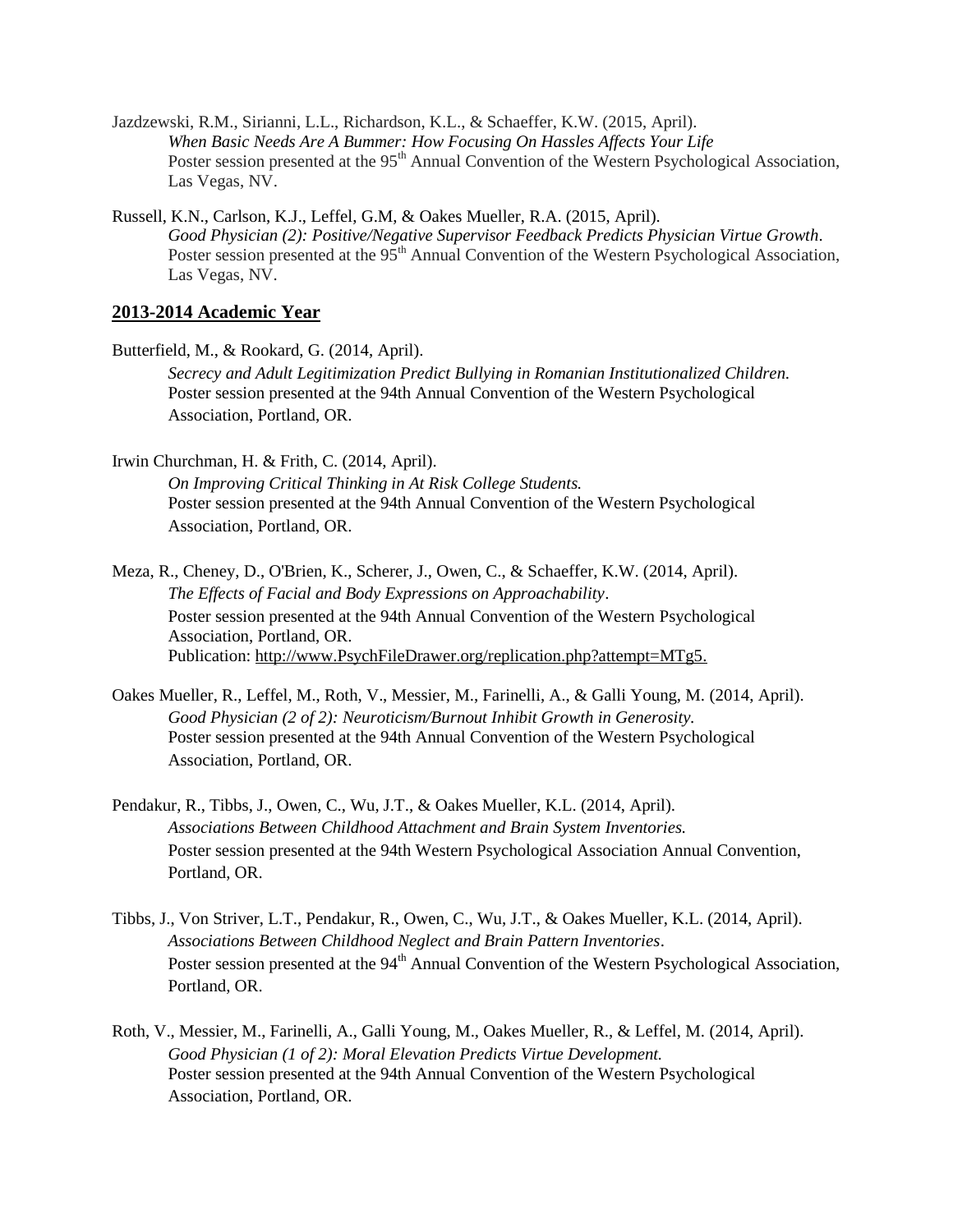Wheeler, K., Correa, M., Irwin Churchman, H., & Hall, T. (2014, April). *Examining Cultural Cognizance in an Intense Abroad Experience: A Multi-Faceted Approach.* Poster session presented at the 94th Annual Convention of the Western Psychological Association, Portland, OR.

## **2012-2013 Academic Year**

- Ayres, K.A., Neher, A. R.., Erbacci, G. K.., Oakes Mueller, R. A., & Leffel, G. M. (2013, April). *Project on the Good Physician (Part 1 of 3) Construct Validity of Caring Virtues.* Poster session presented at the 93<sup>rd</sup> Western Psychological Association Annual Convention, Reno, NV.
- Cazzell, A.R., Farinelli, A.E., Hall, T., & Irwin, H. (2013, April). *Effect of Immersion on Cultural Cognizance: The Impact of Foreign Language.* Poster session presented at the 93<sup>rd</sup> Western Psychological Association Annual Convention, Reno, NV.
- Cazzell, A. R., Farinelli, A. E., & Irwin, H. (2013, April). *Creating a Survey of Reverse Culture Shock*. Poster session presented at the 93<sup>rd</sup> Western Psychological Association Annual Convention, Reno, NV.
- Collier, B. R., Hubbard, M.G., Owen, C.E., Marquez, J., & Schaeffer, K.W. (2013, April). *The Effect of Flow on Positive Affect in College Students.* Poster session presented at the 93rd Western Psychological Association Annual Convention, Reno, NV.
- Farinelli, A. E., Cazzell, A.R., Serna, F., & Irwin, H. (2013, April). *Examining Cultural Cognizance in an Intensive Abroad Experience.* Poster session presented at the 93<sup>rd</sup> Western Psychological Association Annual Convention, Reno, NV.
- Munoz, M. M, Furtado, T.P, Vaillancourt, A.A., Wu, J.T., & Oakes-Mueller, K.L. (2013, April). *The Effects of Early Trauma Clusters on Marriage Satisfaction*. Poster session presented at the 93<sup>rd</sup> Western Psychological Association Annual Convention, Reno, NV.
- Shepherd, A. M., Dahill J. O., Oakes Mueller, R. A. & Leffel, G. M. (2013, April). *Project on the Good Physician (Part 2 of 3) Caring Virtues and the "Moral Matrix" of Clinical Decision Making*. Poster session presented at the 93<sup>rd</sup> Western Psychological Association Annual Convention, Reno, NV.
- Vaillancourt, A.A., Furtado, T.P., Munoz, M.M., Oakes Mueller, K.L., & Wu, J.T. (2013, April). *The Effects of Brain Region Functioning on Marriage Satisfaction.* Poster session presented at the 93<sup>rd</sup> Western Psychological Association Annual Convention, Reno, NV.
- Young, M. H., Drown, K. N., Oakes Mueller, R.A., & Leffel, G. M. (2013, April).